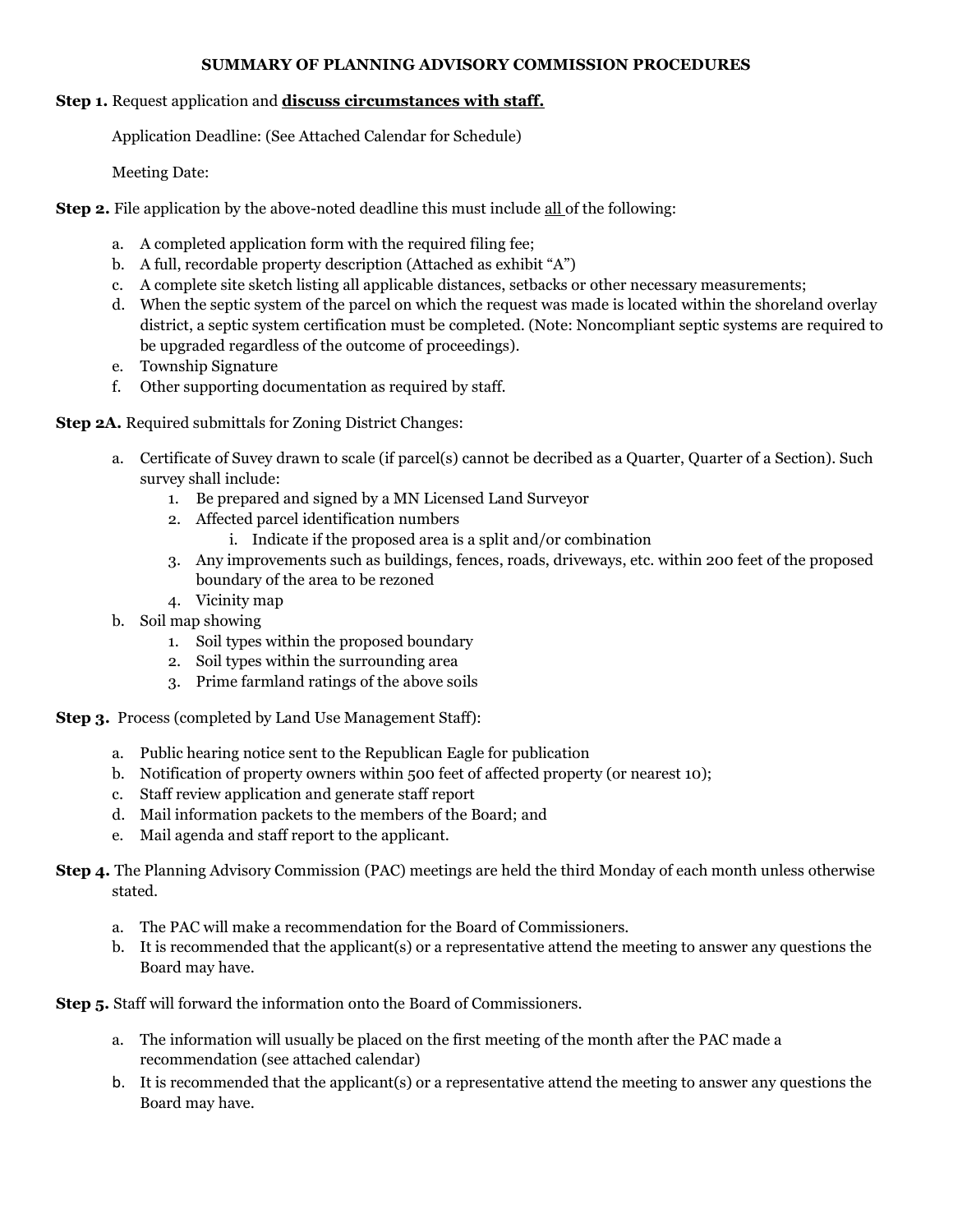# 2015 Calendar

| <b>Meeting</b> | <b>Board</b> | <b>Application</b><br><b>Acceptance</b> | <b>Written Notice/</b><br><b>Packets Due</b> | <b>Meeting</b><br>Date** | <b>County Board</b><br>Date** |  |
|----------------|--------------|-----------------------------------------|----------------------------------------------|--------------------------|-------------------------------|--|
| January        | <b>PAC</b>   | Dec 8-12                                | Jan 5                                        | Jan 12                   | Feb 3                         |  |
|                |              |                                         |                                              | 35 days                  | 57 days                       |  |
|                | <b>BOA</b>   | Dec 22-26                               | Jan 7                                        | Jan 26                   |                               |  |
| February       | <b>PAC</b>   | Jan 5-9                                 | <b>Jan 29</b>                                | Feb 9                    | Mar <sub>3</sub>              |  |
|                |              |                                         |                                              | 35 days                  | 57 days                       |  |
|                | <b>BOA</b>   | Jan 12-16                               | Feb 12                                       | Feb 23                   |                               |  |
| March          | <b>PAC</b>   | Feb 9-13                                | March 5                                      | March 16                 | April 7                       |  |
|                |              |                                         |                                              | 35 days                  | 50 days                       |  |
|                | <b>BOA</b>   | Feb 16-20                               | March 12                                     | March 23                 |                               |  |
| April          | <b>PAC</b>   | <b>March 16-20</b>                      | April 9                                      | April 20                 | May 5                         |  |
|                |              |                                         |                                              | 35 days                  | 50 days                       |  |
|                | <b>BOA</b>   | <b>March 23-27</b>                      | April 16                                     | April 27                 |                               |  |
| May            | <b>PAC</b>   | April 13-17                             | May 7                                        | May 19                   | June 3                        |  |
|                |              |                                         |                                              | 35 days                  | 50 days                       |  |
|                | <b>BOA</b>   | April 20-24                             | May 14                                       | <b>Tuesday May 26</b>    |                               |  |
| June           | <b>PAC</b>   | May 11-15                               | June 4                                       | June 15                  | July 2?                       |  |
|                |              |                                         |                                              | 35 days                  | 52 days?                      |  |
|                | <b>BOA</b>   | May 18-22                               | June 11                                      | June 22                  |                               |  |
| July           | <b>PAC</b>   | June 15-19                              | July 9                                       | July 20                  | Aug $4?$                      |  |
|                |              |                                         |                                              | 35 days                  | 52 days                       |  |
|                | <b>BOA</b>   | June 22-26                              | July 16                                      | July 27                  |                               |  |
|                |              |                                         |                                              |                          |                               |  |
| August         | <b>PAC</b>   | July 13-17                              | August 6                                     | Aug 17                   | Sept 1                        |  |
|                |              |                                         |                                              | 35 days                  | 50 days                       |  |
|                | <b>BOA</b>   | July 20-24                              | August 13                                    | Aug 24                   |                               |  |
| September      | PAC          | Aug 17-21                               | Sept 10                                      | Sept $21$                | Oct 6                         |  |
|                |              |                                         |                                              | 35 days                  | 57 days                       |  |
|                | <b>BOA</b>   | Aug 24-28                               | Sept 17                                      | Sept 28                  |                               |  |
| October        | <b>PAC</b>   | Sept 14-18                              | Oct 8                                        | Oct 20                   | Nov <sub>3</sub>              |  |
|                |              |                                         |                                              | $\overline{35}$ days     | 50 days                       |  |
|                | <b>BOA</b>   | Sept 21-25                              | Oct 15                                       | Oct 26                   |                               |  |
| November       | <b>PAC</b>   | Oct 12-16                               | Nov 5                                        | Nov 16                   | Dec 1                         |  |
|                |              |                                         |                                              | 35 days                  | 50 days                       |  |
|                | <b>BOA</b>   | Oct 19-23                               | Nov 12                                       | Nov <sub>23</sub>        |                               |  |
| December       | <b>PAC</b>   | Nov 9-13                                | Dec 3                                        | Dec 14                   | Jan 6                         |  |
|                |              |                                         |                                              | 35 days                  | 57 days                       |  |
|                | <b>BOA</b>   | Nov 16-20                               | Dec 10                                       | Dec 21                   |                               |  |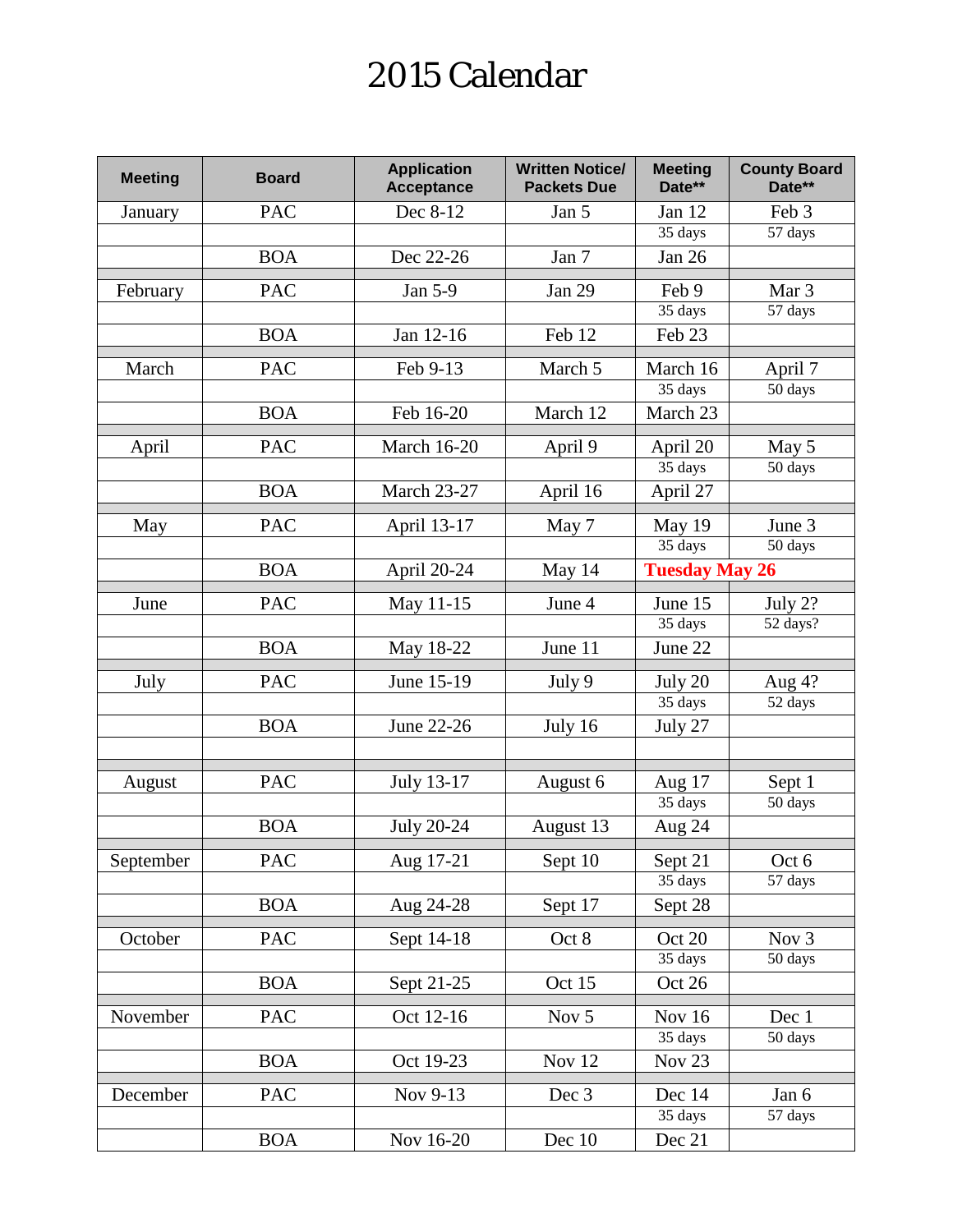## **1** GOODHUE COUNTY ZONING DISTRICT CHANGE APPLICATION

| <b>PROPERTY OWNER INFORMATION</b>                                                                                                                                                                                                                                                                                                                                                                                                                                   |                                      |                                  |                             |       |       |                                         |                                            |  |  |  |  |
|---------------------------------------------------------------------------------------------------------------------------------------------------------------------------------------------------------------------------------------------------------------------------------------------------------------------------------------------------------------------------------------------------------------------------------------------------------------------|--------------------------------------|----------------------------------|-----------------------------|-------|-------|-----------------------------------------|--------------------------------------------|--|--|--|--|
| Last Name                                                                                                                                                                                                                                                                                                                                                                                                                                                           |                                      | First                            |                             |       |       | M.I.                                    | Date of Birth                              |  |  |  |  |
| <b>Street Address</b>                                                                                                                                                                                                                                                                                                                                                                                                                                               |                                      |                                  |                             |       | Phone |                                         |                                            |  |  |  |  |
| City                                                                                                                                                                                                                                                                                                                                                                                                                                                                |                                      | State<br>Zip                     |                             |       |       | Attach Legal Description as Exhibit "A" |                                            |  |  |  |  |
| Authorized Agent                                                                                                                                                                                                                                                                                                                                                                                                                                                    |                                      |                                  |                             | Phone |       |                                         |                                            |  |  |  |  |
| Mailing Address of Landowner:                                                                                                                                                                                                                                                                                                                                                                                                                                       |                                      |                                  |                             |       |       |                                         |                                            |  |  |  |  |
| Mailing Address of Agent:                                                                                                                                                                                                                                                                                                                                                                                                                                           |                                      |                                  |                             |       |       |                                         |                                            |  |  |  |  |
| <b>PROJECT INFORMATION</b>                                                                                                                                                                                                                                                                                                                                                                                                                                          |                                      |                                  |                             |       |       |                                         |                                            |  |  |  |  |
| Site Address (if different than above):                                                                                                                                                                                                                                                                                                                                                                                                                             |                                      |                                  |                             |       |       |                                         |                                            |  |  |  |  |
| Lot Size                                                                                                                                                                                                                                                                                                                                                                                                                                                            | Structure Dimensions (if applicable) |                                  |                             |       |       |                                         |                                            |  |  |  |  |
| Existing Zone _______________________                                                                                                                                                                                                                                                                                                                                                                                                                               |                                      |                                  |                             |       |       |                                         |                                            |  |  |  |  |
|                                                                                                                                                                                                                                                                                                                                                                                                                                                                     |                                      |                                  |                             |       |       |                                         |                                            |  |  |  |  |
|                                                                                                                                                                                                                                                                                                                                                                                                                                                                     |                                      |                                  |                             |       |       |                                         |                                            |  |  |  |  |
| <b>DISCLAIMER AND PROPERTY OWNER SIGNATURE</b>                                                                                                                                                                                                                                                                                                                                                                                                                      |                                      |                                  |                             |       |       |                                         |                                            |  |  |  |  |
| I hereby swear and affirm that the information supplied to Goodhue County Land Use Management Department is accurate and true. I<br>acknowledge that this application is rendered invalid and void should the County determine that information supplied by me, the applicant<br>in applying for this variance is inaccurate or untrue. I hereby give authorization for the above mentioned agent to represent me and my<br>property in the above mentioned matter. |                                      |                                  |                             |       |       |                                         |                                            |  |  |  |  |
| Signature of Landowner                                                                                                                                                                                                                                                                                                                                                                                                                                              |                                      | Date                             |                             |       |       |                                         |                                            |  |  |  |  |
| Signature of Agent Authorized by Agent                                                                                                                                                                                                                                                                                                                                                                                                                              |                                      |                                  |                             |       |       |                                         |                                            |  |  |  |  |
| <b>TOWNSHIP INFORMATION</b>                                                                                                                                                                                                                                                                                                                                                                                                                                         |                                      | Township Zoning Permit Attached? |                             |       |       |                                         | If no please have township complete below: |  |  |  |  |
| By signing this form, the Township acknowledges being made aware of the request stated above. In no way does signing<br>this application indicate the Township's official approval or denial of the variance request.                                                                                                                                                                                                                                               |                                      |                                  |                             |       |       |                                         |                                            |  |  |  |  |
| Signature                                                                                                                                                                                                                                                                                                                                                                                                                                                           |                                      |                                  | Title                       |       |       |                                         | Date                                       |  |  |  |  |
| Comments:                                                                                                                                                                                                                                                                                                                                                                                                                                                           |                                      |                                  |                             |       |       |                                         |                                            |  |  |  |  |
| <b>COUNTY SECTION</b>                                                                                                                                                                                                                                                                                                                                                                                                                                               |                                      |                                  | COUNTY FEE $$500$ RECEIPT # |       |       |                                         |                                            |  |  |  |  |
| Applicant requests a variance from Article _____ Section _____ Subdivision _____ of the Goodhue County Zoning Ordinance                                                                                                                                                                                                                                                                                                                                             |                                      |                                  |                             |       |       |                                         |                                            |  |  |  |  |
| What is the formal wording of the request?                                                                                                                                                                                                                                                                                                                                                                                                                          |                                      |                                  |                             |       |       |                                         |                                            |  |  |  |  |
|                                                                                                                                                                                                                                                                                                                                                                                                                                                                     |                                      |                                  |                             |       |       |                                         |                                            |  |  |  |  |
|                                                                                                                                                                                                                                                                                                                                                                                                                                                                     |                                      |                                  |                             |       |       |                                         |                                            |  |  |  |  |
| Action Taken: _____Approve _______ Deny                                                                                                                                                                                                                                                                                                                                                                                                                             |                                      | Conditions:                      |                             |       |       |                                         |                                            |  |  |  |  |